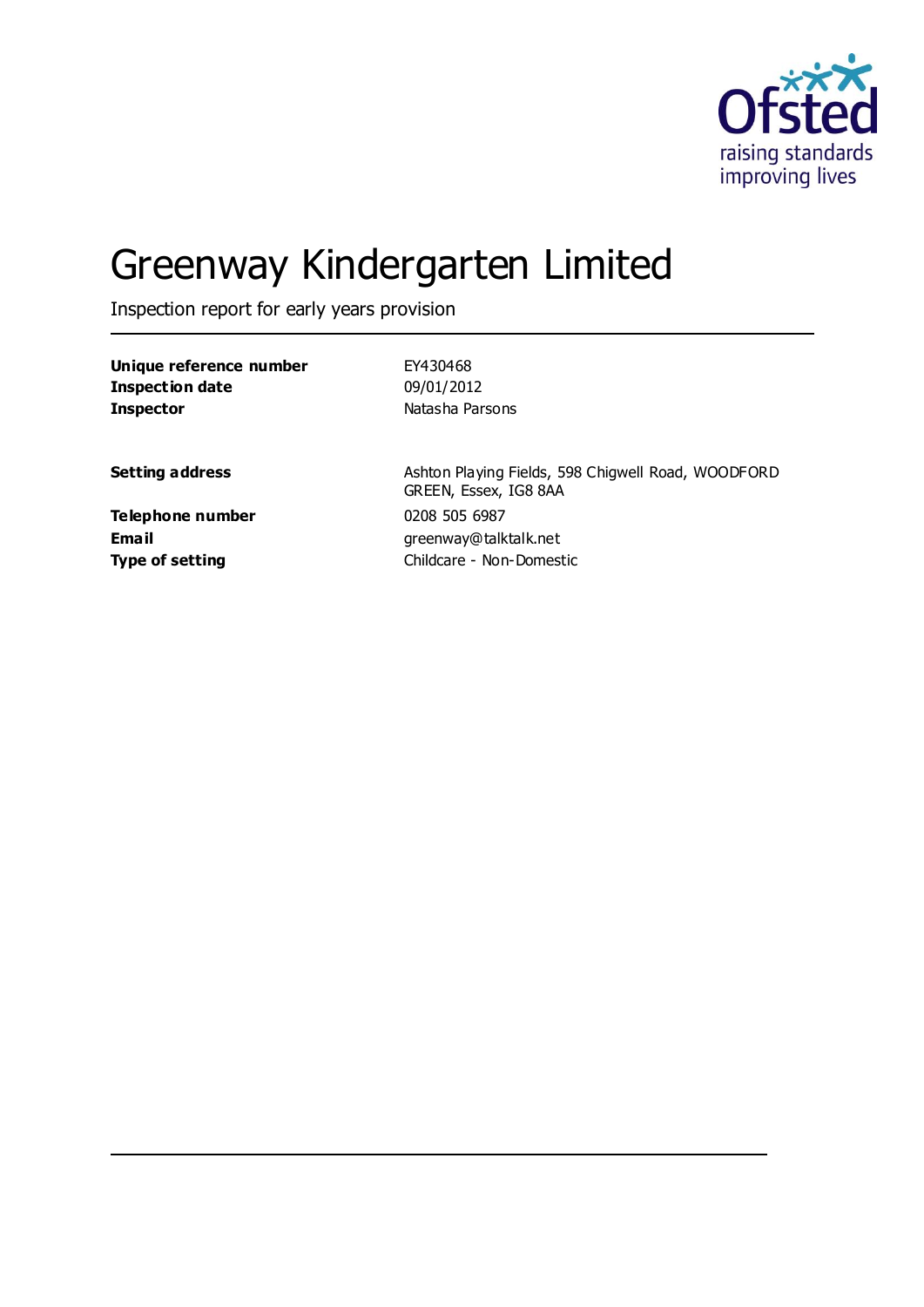The Office for Standards in Education, Children's Services and Skills (Ofsted) regulates and inspects to achieve excellence in the care of children and young people, and in education and skills for learners of all ages. It regulates and inspects childcare and children's social care, and inspects the Children and Family Court Advisory Support Service (Cafcass), schools, colleges, initial teacher training, work-based learning and skills training, adult and community learning, and education and training in prisons and other secure establishments. It assesses council children's services, and inspects services for looked after children, safeguarding and child protection.

If you would like a copy of this document in a different format, such as large print or Braille, please telephone 0300 123 1231, or email enquiries@ofsted.gov.uk.

You may copy all or parts of this document for non-commercial educational purposes, as long as you give details of the source and date of publication and do not alter the information in any way.

T: 0300 123 1231 Textphone: 0161 618 8524 E: enquiries@ofsted.gov.uk W: [www.ofsted.gov.uk](http://www.ofsted.gov.uk/)

© Crown copyright 2012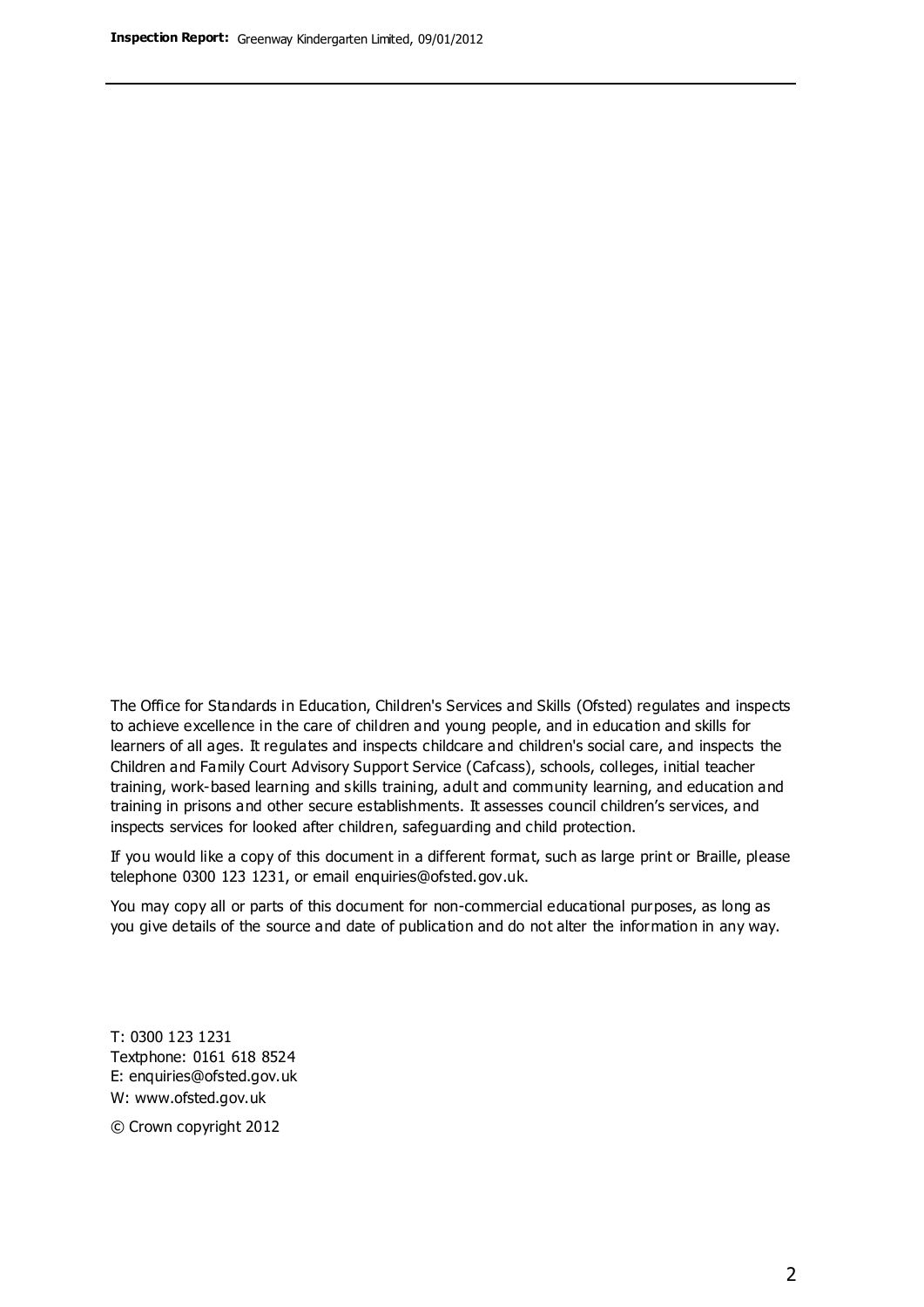## **Introduction**

This inspection was carried out by Ofsted under Sections 49 and 50 of the Childcare Act 2006 on the quality and standards of the registered early years provision. 'Early years provision' refers to provision regulated by Ofsted for children from birth to 31 August following their fifth birthday (the early years age group). The registered person must ensure that this provision complies with the statutory framework for children's learning, development and welfare, known as the *Early* Years Foundation Stage.

The provider must provide a copy of this report to all parents with children at the setting where reasonably practicable. The provider must provide a copy of the report to any other person who asks for one, but may charge a fee for this service (The Childcare (Inspection) Regulations 2008 regulations 9 and 10).

Please see our website for more information about each childcare provider. We publish inspection reports, conditions of registration and details of complaints we receive where we or the provider take action to meet the requirements of registration.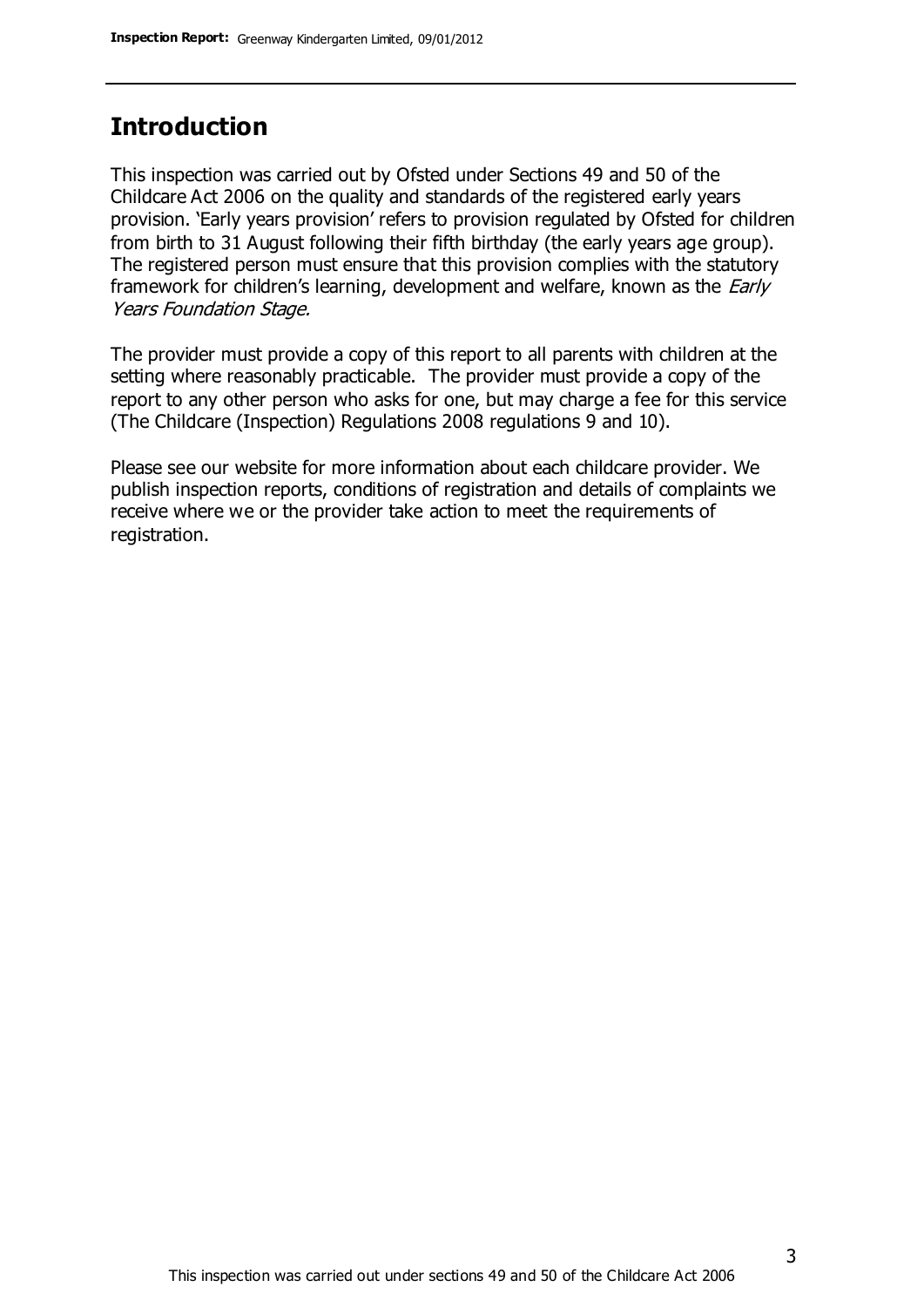# **Description of the setting**

Greenway Kindergarten was founded in 1951 and taken over by new ownership in 2010, and then changed in 2011 to a limited company. It is one of two centres running under the limited company. It operates from two buildings within Ashton Playing Fields, Woodford Bridge, in the London borough of Redbridge. Children have access to an enclosed outdoor play area. It is open each weekday from 9.15am to 12.45pm, with an additional one and a half hours, from 12.45pm to 2:15pm, for lunchtime club for 38 weeks of the year.

The setting is registered on the Early Years Register. A maximum of 40 children may attend the annexe building at any one time, and a maximum of 75 children can attend the Ashton building. There are currently 88 children aged from two to under five years on roll, and of these, 33 are under three years. 50 children are in receipt of funding. There are 27 members of staff, 19 of whom hold appropriate early years qualifications to at least NVQ Level 2. There are also additional teachers for music, French and ballet. The setting receives support from the Local Authority Early Years Partnership and has completed the Quilt Quality Assurance Scheme.

## **The overall effectiveness of the early years provision**

Overall the quality of the provision is good.

Children are happy, settled and enjoy their time within the setting. They benefit from the broad variety of play and learning experiences and are making very good progress in their learning. While planning, observation and assessment are firmly established. The topics covered are short-term and prevent in-depth exploration of the themes covered. Outside play experiences continue to be developed, however access to outside play is adult-led, and prevents children from making independent choices about when to engage in this type of play. Inclusive practice is well promoted to meet children's individual needs. Positive and enabling partnerships are established with parents and others to support continuity of care and children's transition into school. All documentation and procedures are well established to promote children's welfare. A strong commitment to ongoing training and selfevaluation promotes a good level of improvement and ongoing development.

## **What steps need to be taken to improve provision further?**

To further improve the early years provision the registered person should:

- develop the topics used and the length of time offered to enable children to fully explore the themes covered
- provide children with opportunities to decide when they participate in outdoor play.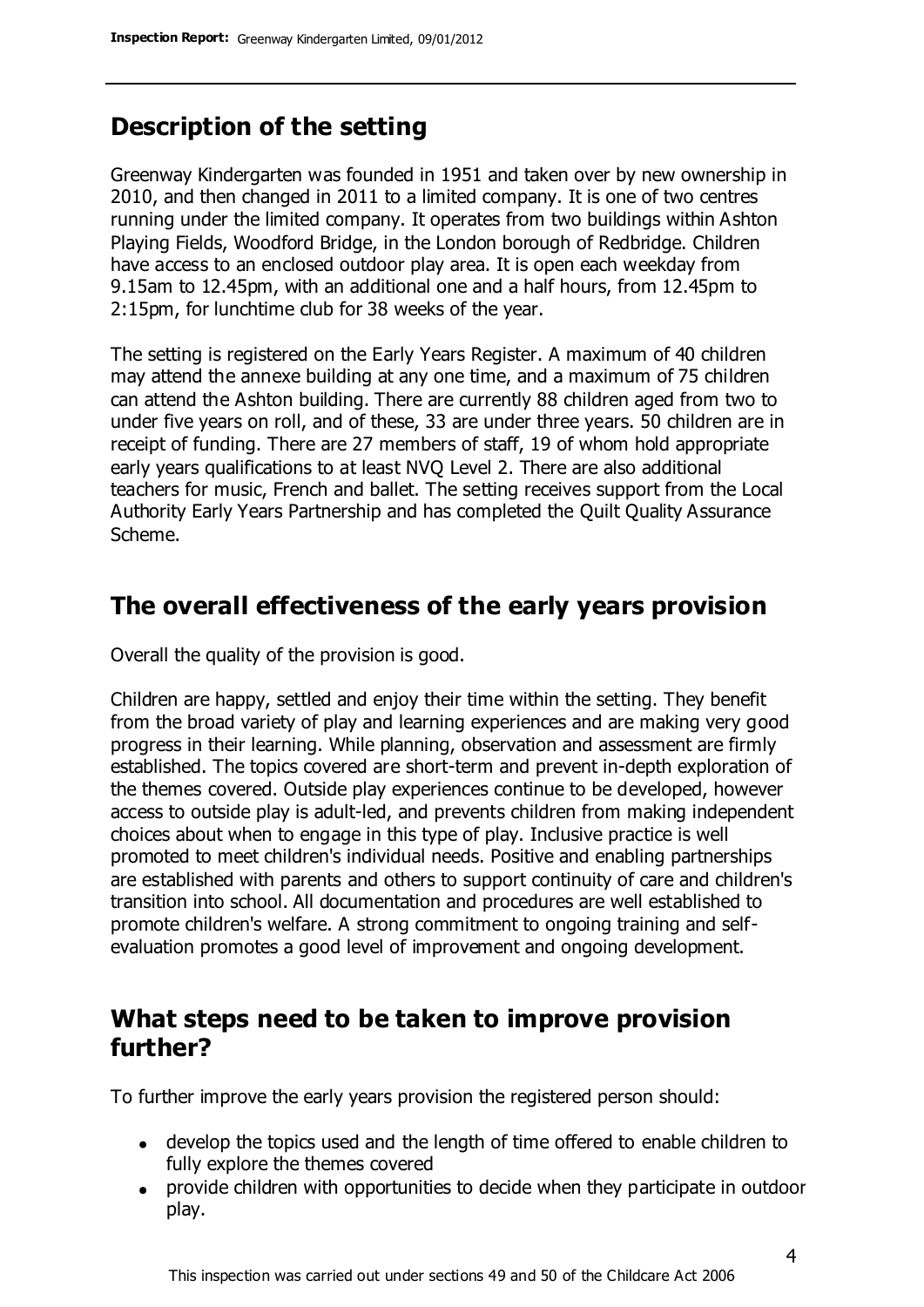# **The effectiveness of leadership and management of the early years provision**

There are robust recruitment procedures in place to check the suitability of all adults including volunteers working with children. Staff members have a good understanding of what to do if they are concerned about the welfare of a child. They are further supported by staff members who take lead roles for safeguarding and the comprehensive safeguarding policy which was updated following safeguarding training.

Effective partnerships with parents, carers and other professionals, and a friendly enabling environment, help to ensure that children feel safe and able to participate fully in kindergarten life. Effective precautions are in place to prevent children leaving the premises unsupervised and intruders are prevented from entering through robust checking of visitors.

Staff members have positive relationships with parents which help to ensure each child's needs are well met. There are clear channels of communication, both verbally and in writing. Additionally, individual child development meetings keep parents well informed of their children's well-being, learning and development. Parents are welcomed to help within the setting and to share their individual skills. Parents make positive comments about their reasons for selecting the kindergarten, the effective progress made by children and how this prepares them for the transition into school. The kindergarten demonstrates an understanding of the importance of developing wider partnerships. It has begun to work closely with some of the local primary and prep schools to support children's smooth transition. Currently, none of the children on roll attend other settings delivering the Early Years Foundation Stage.

This inclusive service values all children as individuals. The kindergarten is improving outcomes for children and is taking effective action through evaluation of observations to identify any gaps in attainment. Staff members are effective in helping children to understand the society they live in. Staff members are representative of the community served and support children with the range of community languages spoken.

The staff plan and present the kindergarten as an appealing and interesting environment to support all aspects of children's learning. It has a very good range of resources placed at low level to encourage the children to make independent choices. Children are closely supervised and staff deployment is good in the different areas of the setting used, such as the garden and main hall. This keeps children safe.

The kindergarten has good self-evaluation measures in place for identifying its strengths and areas for improvement. The staff are responsive in monitoring and evaluating responses from parents and children, and have been successful in making and supporting improvements. They are well organised, motivated and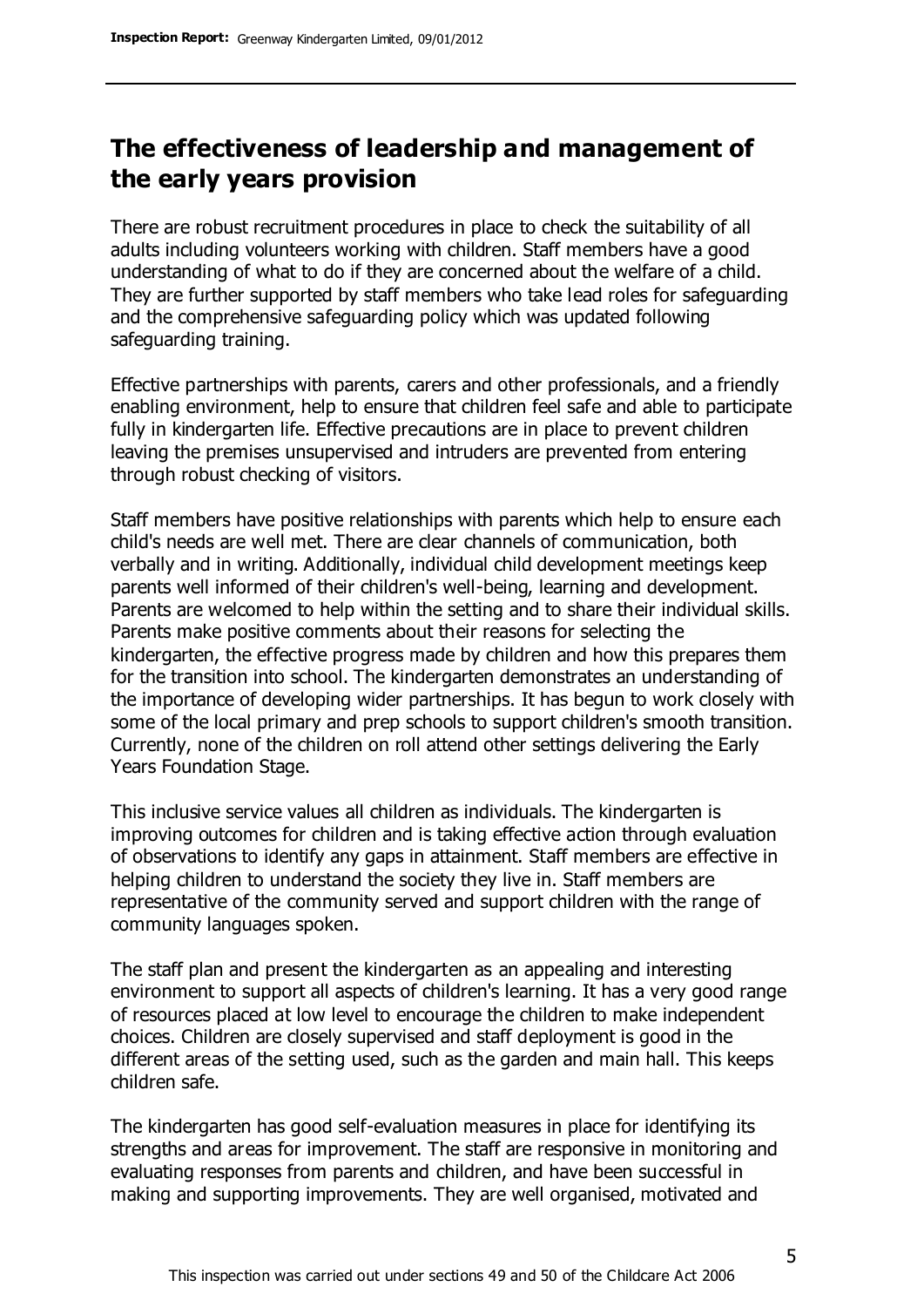committed and have a clear understanding of their duties and individual roles.

# **The quality and standards of the early years provision and outcomes for children**

Children make good progress in all areas of learning and development in relation to their starting points. Staff members are knowledgeable about individual children's learning and provide a balance of adult-led and child-initiated experiences. As a result, children clearly enjoy their learning at the kindergarten. The children's next steps are clearly identified and these are used in the planning. Planning is undertaken for each base room, the main hall which is used for free play and the garden. Themes are incorporated into planning and include all areas of learning. However, these are changed frequently during the week and prevent children fully exploring the topic being covered. Effective review of observations ensures these are meaningful and informs future practice and thus, improves outcomes for children.

Children's future skills are promoted as they intently listen to stories and learn that print carries meaning. They enthusiastically enjoy deciding what they would like to add to the giants cooking pot and following the text as the story concludes. Children develop numeracy skills when they accurately count the candles on the individual cakes, and develop problem solving skills when they decide what pieces are needed to complete their fuzzy felt pictures.

Generally, children's good health is promoted through regular daily physical exercise. They eagerly use the hockey sticks, and soft foam shapes in the outside play area, and go for nature walks in the local area. However, children can only use the outside area at programmed times during the session and this reduces their individual needs to engage in physical activity and make independent choices. The kindergarten is committed to further develop outdoor play experiences to reflect training undertaken. Children show a good awareness about what constitutes a healthy lifestyle. They know they need to wash germs off their hands before they eat. Children are provided with healthy options for snacks including a choice of fruit. Children are generally settled, and are well supported with the transition between base rooms as they progress through the kindergarten. This ensures they feel safe and happy within the setting.

All children are welcomed and valued. Children enjoy using puzzles, dolls, dressing up clothes and musical instruments which promote their understanding of the diverse society in which they live. Children learn about staying safe through ongoing discussion, and are aware of the rules of the setting which further helps to keep them and others safe. Children are well behaved, take initiative, and work well on their own and with their peers. They share toys as they play with the building tools as they repair the metal guard, using both the saw and hammer. They actively help in the packing away of equipment fostering feelings of cooperation and belonging. Staff members actively praise children for their contribution and efforts, resulting in positive verbal responses from children for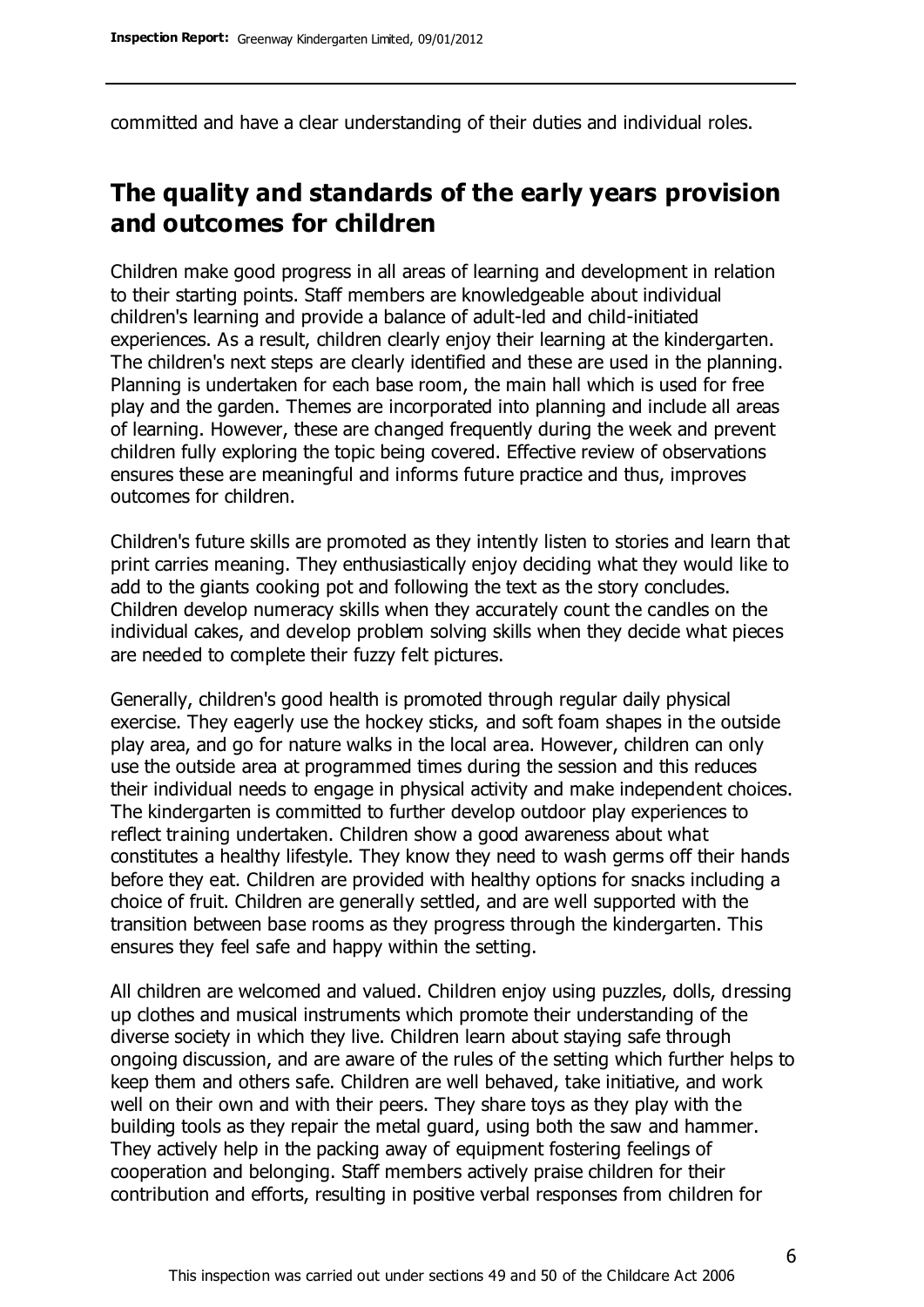instance, 'you are welcome'.